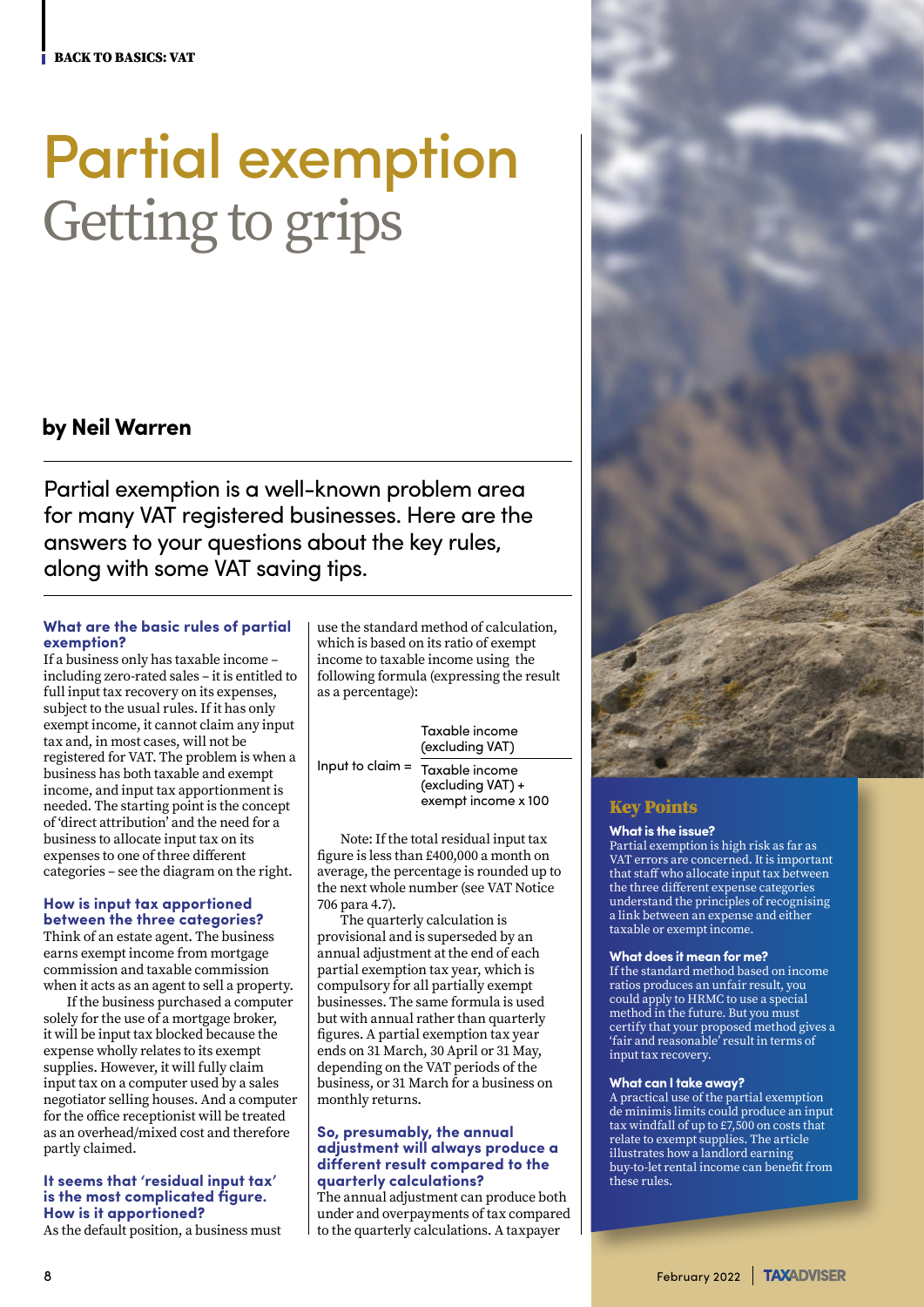

## INPUT TAX

There are three categories of input tax for a partly exempt business:



can either include the difference on the return at the end of the tax year or the next return.

I used to act for a members' golf club, which bought most of its fixed assets in the first calendar quarter of the year when it also earned most of its exempt income from annual golf memberships. So, it had a low input tax recovery with the quarterly calculation – because of the high percentage of exempt income – which increased when the annual adjustment was done. The annual adjustment process corrects seasonal trading variations such as this.



**The annual adjustment can produce both under and overpayments of tax compared to the quarterly calculations.**

**If the standard method produces an unfair result, can a business use a different method to work out how much residual input tax it can claim?**

Yes, it can apply to HMRC in writing to use a special method, which is any method that is not the standard method. Common examples are set out in 'What are the special methods?' below.

When requesting a special method, the business must certify to HMRC that it will give a 'fair and reasonable' result in terms of input tax recovery. If it is subsequently found that the method is flawed, HMRC has the power to issue an assessment to recalculate input tax on a 'use' basis (see VAT Notice 706 para 6.2).

Note: You can apply for a special method by email: [PESM@hmrc.gov.uk](mailto:PESM@hmrc.gov.uk)

#### **What are the special methods?**

When you use a special method, you can determine your percentage recovery rate using other allocations and apportionments. You can even use a different type of calculation for each sector if you have a 'sectorised' method. Common examples of special methods for calculating residual input tax include:

- $\bullet$  output values;
- $\bullet \quad \text{numbers of transactions;} \\ \bullet \quad \text{staff time or numbers:} \\$
- staff time or numbers;
- $\bullet \quad \text{inputs or input tax;} \\ \bullet \quad \text{source folcase} \\ \bullet \quad \text{source} \\ \bullet \quad \text{source} \\ \bullet \quad \text{source} \\ \bullet \quad \text{source} \\ \bullet \quad \text{source} \\ \bullet \quad \text{source} \\ \bullet \quad \text{source} \\ \bullet \quad \text{source} \\ \bullet \quad \text{source} \\ \bullet \quad \text{source} \\ \bullet \quad \text{source} \\ \bullet \quad \text{source} \\ \bullet \quad \text{source} \\ \bullet \quad \text{source} \\ \bullet \quad \text{source} \\ \bullet \quad \text{source} \\ \bullet \quad \text{source} \\ \bullet \quad \text{source} \\ \bullet \quad \text{source} \\ \bullet \quad \$
- square footage allocations;
- $\bullet$  costs allocations; and
- management accounts.

You must calculate the percentage recovery rate produced in your special method to 2 decimal places.